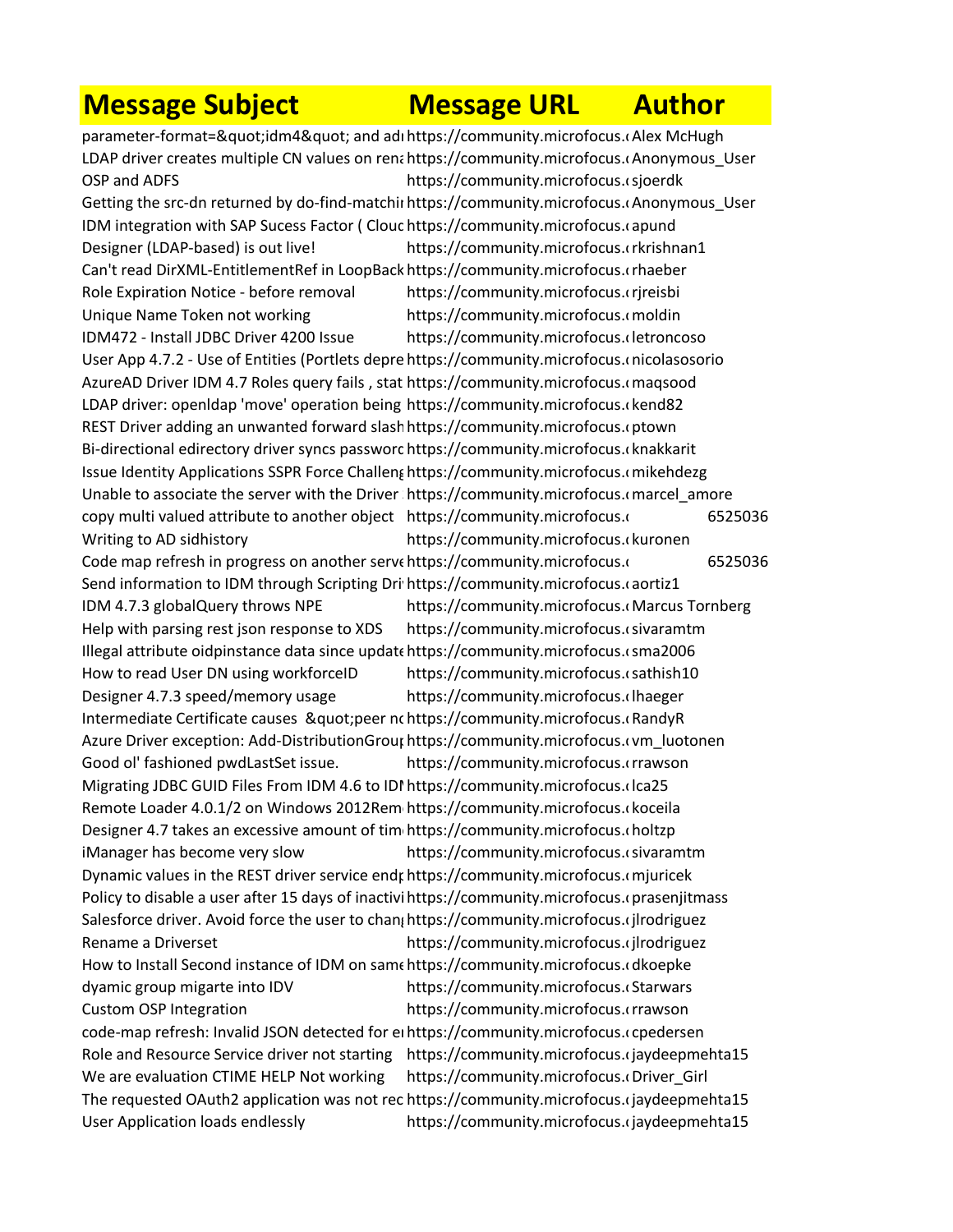Sort by Date https://community.microfocus.com/t5/Identity-Manager-Changelog Driver issue https://community.microfocus.com/t5/Identity-microfocus.com/ Soap Driver Returning 401 Error https://community.microfocus.com/tity-Manager-Girl REST Driver - How to give the Input JSON https://community.microfocus.cs Can we change Version of Package at the time https://community.microfocus.cfartyalvikram User Application instalation error 'cn=admin-p https://community.microfocus.cSantiago error generating URL used in template https://community.microfocus.camit123 What ACLs do i need to read password from a https://community.microfocus.com/titalgetting future role assignments in workflow https://community.microfocus.cdbuschke REST error User Application 4.7.2 Is able to get https://community.microfocus.(Roger Hansson Differences between IDM workflow views 4.5 and 4.5 https://community.microfocus.comonterosidm 4.7.3 group quorum approval does not see https://community.microfocus.csma2006 Complete or delete workflows after x days that https://community.microfocus.cSantiago REST Driver Pagination **https://community.microfocus.com/tity-**XSLT preprocessor help https://community.microfocus.com/t5/identity-microfocus.com/ How to read a Group member getting added ci https://community.microfocus.isivaramtm xpath expression help to add element to ouptuthttps://community.microfocus.csma2006 Active Directory connection in NetIQ Analyzer https://community.microfocus.cvidhya Xpath syntax to read all attributes in a generat https://community.microfocus.csma2006 catalog/drivers/driverEntitlementViewValues/ https://community.microfocus.cliasson Cannot reset index state files with latest jdbc d https://community.microfocus.csma2006 Can't secure the "NDS Host Console" or the "N https://community.microfocus.cSantiago Query for nrfmemberof https://community.microfocus.csivaramtm Renew an OSP certificate https://community.microfocus.com/t5/Identity-Manager-Oauth2-error upon starting REST-driver https://community.microfocus.cArne SAP HR idoc future date processing https://community.microfocus.com/titulate-Designer 4.7.2 and MacOS 10.15 https://community.microfocus.ctschloesser convert-time token IDM 4.7.3 https://community.microfocus.cabergvall Designer 4.8 Early Access: git for packages https://community.microfocus.clhaeger No Users Found in idmdash (compound indexe https://community.microfocus.cjvybihal SoapUI getProcessesByQueryRequest https://community.microfocus.cdgersic The IDM Dashboard seems get stuck where it chttps://community.microfocus.cpm\_pse token-map loses src #2 https://community.microfocus.cdkoepke Retrieve GlobalList Labels in a Workflow https://community.microfocus.com/toineS Create Roles via REST API with " other Att https://community.microfocus.omkrey ctp error persisting process https://community.microfocus.camit123 IDM 4.8, OSP, Log Data: Error starting service: https://community.microfocus.calekz Migrate IDM 4.0.2 AE to 4.7 AE **https://community.microfocus.com**igsam76 Catalina.log not rolling over on Windows with https://community.microfocus.csma2006 How to change certificates for IDM 4.8 workflohttps://community.microfocus.csma2006 How to Manage Distribution List with Azure AI https://community.microfocus.comonteros Move resource to subcontainer OR create it in https://community.microfocus.cjvybihal anybody else not able to download 4.8 https://community.microfocus.cfp\_idmworks Minimum password filter version for MDAD Drhttps://community.microfocus.cvidhya Optimize Modify headaches https://community.microfocus.com/titus-Modify-headaches ECMAScript for Samba Password Hashing https://community.microfocus.cKeng IDM Error (-9083) Error submitting event to su https://community.microfocus.cKeng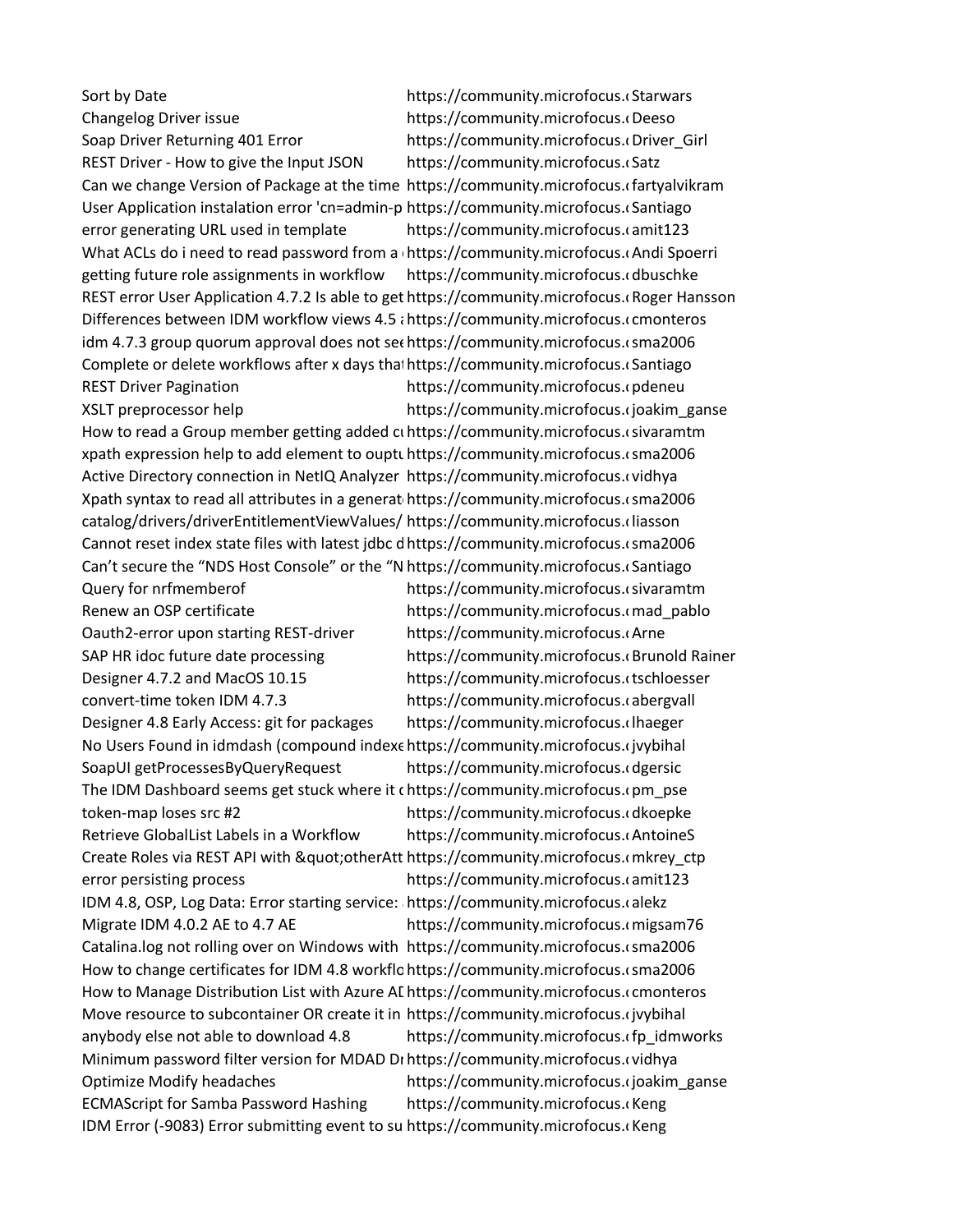IDVault.get doesnot serach https://community.microfocus.com/ Single AD query is returning both a success and https://community.microfocus.com/terguson Google Driver 401 Unauthorized Error https://community.microfocus.ckeng Adding elements to modify-attr https://community.microfocus.ckeng G-Suite / Google Apps Driver Crashing on Grouhttps://community.microfocus.com/t5 Delimited Text Driver only imports first line of https://community.microfocus.cdbuschke IDM 4.7.3 UserApp self delegations https://community.microfocus.cgcastineira UserApplication doesnot gives the metadata it https://community.microfocus.com/t5 IDM48 Userapplication DB support https://community.microfocus.cvidhya password expiration notification job not showi https://community.microfocus.cwferguson Google Driver - Move User to OU causing 400 I https://community.microfocus.cKeng PasswordSync Tool does not run on win2016 r https://community.microfocus.cdave g IDM Sync Error -618 **https://community.microfocus.com/identity**best mode to use for number comparison - num https://community.microfocus.cwferguson MDAD - Password Change event from AD is nchttps://community.microfocus.cSatz where i can find service registry for FormBuildenttps://community.microfocus.com/t5-Karma the trustAnchors parameter must be non-emp https://community.microfocus.crrawson IDM 4.8 designer show form builder https://community.microfocus.crrawson ECMA to salt SHA256 string (IDM 4.6) https://community.microfocus.com/to-salt-SHA256-string-IDM-4.6 LDAP Driver - Fatal error on start up https://community.microfocus.cgtejo Import UA language files from command line? https://community.microfocus.cliasson Reformat Attribute Email Address https://community.microfocus.com/t5.identity-Howto veto an open ended query https://community.microfocus.cjoakim\_ganse UA 4.7.3 - Not loading role list and resource lis https://community.microfocus.cgtejo int64 attribute type compatibility issue with Er https://community.microfocus.ommiltenberger cn ad driver issues https://community.microfocus.cdave g Azure AD Driver - Rights to delete User ? https://community.microfocus.ckeng Identity Manager Licensing and Entitlement Dr https://community.microfocus.cjlrodriguez User Application 4.7- updating the User Search https://community.microfocus.cJimbot LDAP Driver always publishes entire object/openttps://community.microfocus.cpborenich REST Driver - multipart/form-data Body in POS https://community.microfocus.crcano User Application 4.8 - RIS https://community.microfocus.cs scripting driver 4.7 powershell scripting https://community.microfocus.cfrankabhinav Profile Resource Owner Credentials not supportttps://community.microfocus.cRed\_Baron Find role from resource association https://community.microfocus.comickelarsson How to split the query of a multi valued attributehttps://community.microfocus.com/to-split-the-query-of-a-multi-SOAP Driver Connection Timeout https://community.microfocus.csatz UserApp profile label https://community.microfocus.com/t5/Identity-Manager-Question about scripting driver https://community.microfocus.com/tein-Reformat multi valued attribute https://community.microfocus.com/titum-manager-Role settings lost https://community.microfocus.calekz Error in MDAD Driver - Subscriber https://community.microfocus.cs IDM4.8 Upgrade Enablement Patch \*\*Require(https://community.microfocus.comBurt-IDM 4.8 form builder - check if user exists https://community.microfocus.ctomerazran prevent remove-all-values in group membersh https://community.microfocus.cdave g WFS IDM 4.8 RoleVault & amp; IDVAULT APIs n https://community.microfocus.chernanco Sending email from policy: NullPointerExceptic https://community.microfocus.cjvybihal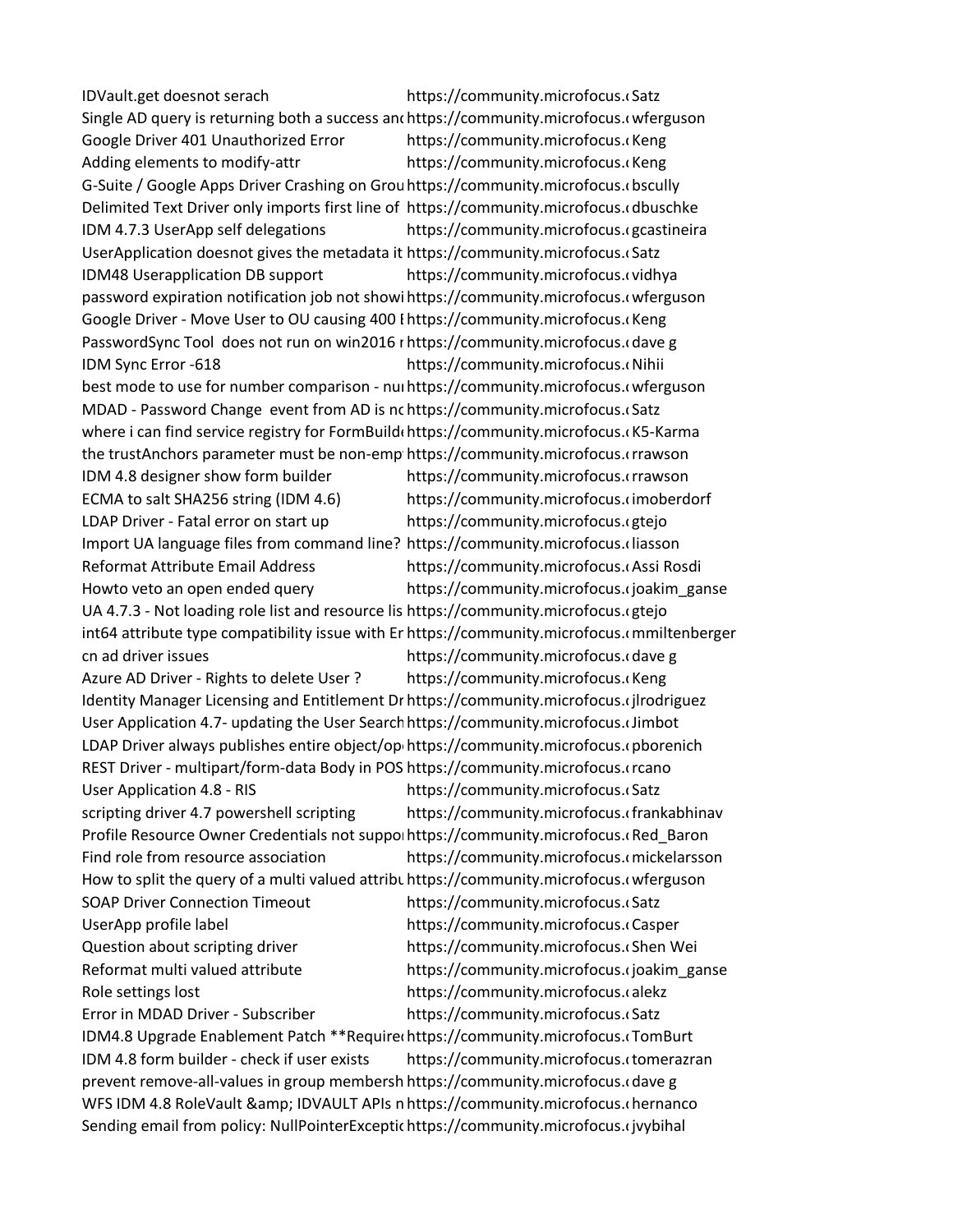How to open approval task/form in fullscreen https://community.microfocus.csivaramtm REST web service calls based on role members https://community.microfocus.cjoelburke Using Identity Governance Reportingo for both https://community.microfocus.cMaMoPwC Executing a powershell script from Linux IDM Shttps://community.microfocus.chh\_fpatterson Attestation - Validation of data consistency https://community.microfocus.chh\_fpatterson Revoke a role via the REST API interface (IDM 4 https://community.microfocus.cdtesenair Drivers not starting after eDirectory restore https://community.microfocus.cMeikalainen Migrating to a new Driver Set https://community.microfocus.com/heatterson XSLT InputTransform on SOAP Publisher - Prob https://community.microfocus.cmjg2xw where is the 4.8 userapp metadata located? https://community.microfocus.chh\_fpatterson How to find out when user last synced | migra https://community.microfocus.cmagsood Role and Resource Service Driver :TTL Checkir https://community.microfocus.comagsood LDAP Driver 4.2.0.1 queue cache transactions nhttps://community.microfocus.cgtejo Prevent matched users in ou from associating https://community.microfocus.cdave g IDM 4.8 invoke rest endpoint https://community.microfocus.chernancom/ Custom JAR File in Remote Loader ? https://community.microfocus.cs How do i suppress the value returned from an https://community.microfocus.cjoelburke Integration Activity - peer not authenticated https://community.microfocus.com/t525036 AD Login Disabled - still in UAC? https://community.microfocus.cgeoffc How to audit and log edirectory / LDAP chang https://community.microfocus. maqsood NetIQ REST driver - Custom Handler Hiding Authttps://community.microfocus.cmagsood Driver package build development lifecycle? https://community.microfocus.comagsood Identity application and group membership canhttps://community.microfocus.com/tish-NetIQ Designer Subversion exclude data https://community.microfocus.com/naqsood JDBC not detecting changes https://community.microfocus.com/t5/Identity-microfocus.com/ Encoding problem in workFlow (Danish charac https://community.microfocus.comig2xw IDM 4.7 - Force sync password from idm to corn ttps://community.microfocus.cgtejo Designer 4.8.1 if Condition bug or feature? https://community.microfocus.comagsood LDAP generic driver - IDM wont connect to OIE https://community.microfocus.cgtejo LinuxUnix Driver **https://community.microfocus.com/tity-Manager-User** IDM 4.7.4 Patch IManager List Driverset and Dhttps://community.microfocus.cmagsood Active Directory password filter and Azure Pas: https://community.microfocus.comonteros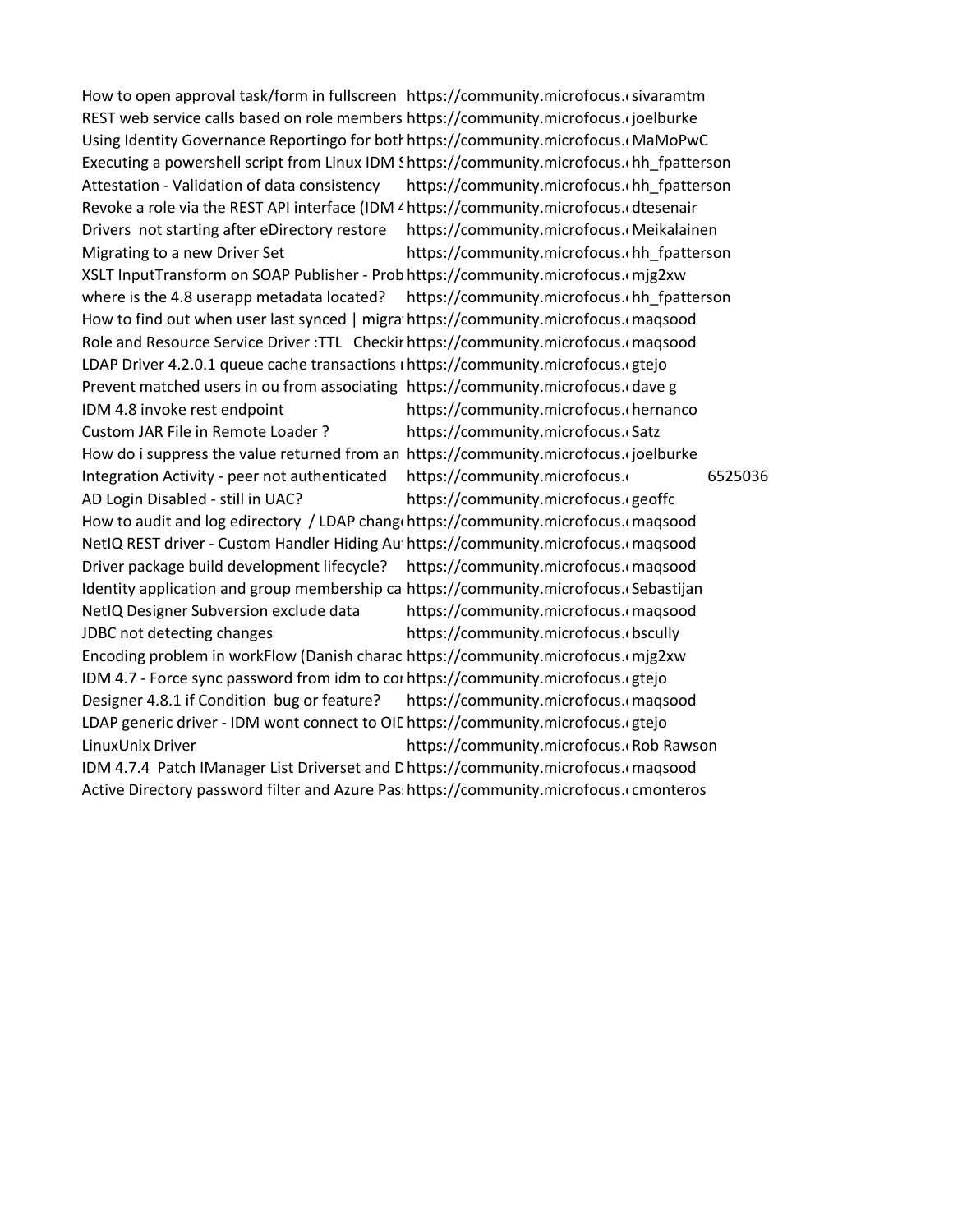## **Time of Post**

3/16/2012 11:36 7/26/2013 7:24 6/8/2016 9:54 9/28/2016 20:47 1/13/2017 17:04 6/3/2017 3:40 6/13/2018 14:25 10/4/2018 18:07 2/6/2019 15:10 4/26/2019 17:45 5/22/2019 22:01 6/15/2019 10:01 6/21/2019 16:00 6/26/2019 20:11 6/27/2019 6:51 6/27/2019 19:09 6/27/2019 22:22 6/28/2019 16:45 7/1/2019 7:22 7/1/2019 22:06 7/2/2019 21:18 7/3/2019 10:52 7/5/2019 9:18 7/9/2019 11:26 7/9/2019 15:07 7/11/2019 11:42 7/11/2019 14:51 7/16/2019 14:12 7/17/2019 3:50 7/18/2019 16:23 7/22/2019 11:21 7/25/2019 0:50 7/30/2019 8:21 7/30/2019 10:14 7/30/2019 14:34 7/31/2019 9:55 7/31/2019 9:56 7/31/2019 21:24 8/1/2019 17:47 8/2/2019 15:32 8/5/2019 12:03 8/5/2019 12:04 8/5/2019 21:54 8/6/2019 15:39 8/6/2019 15:52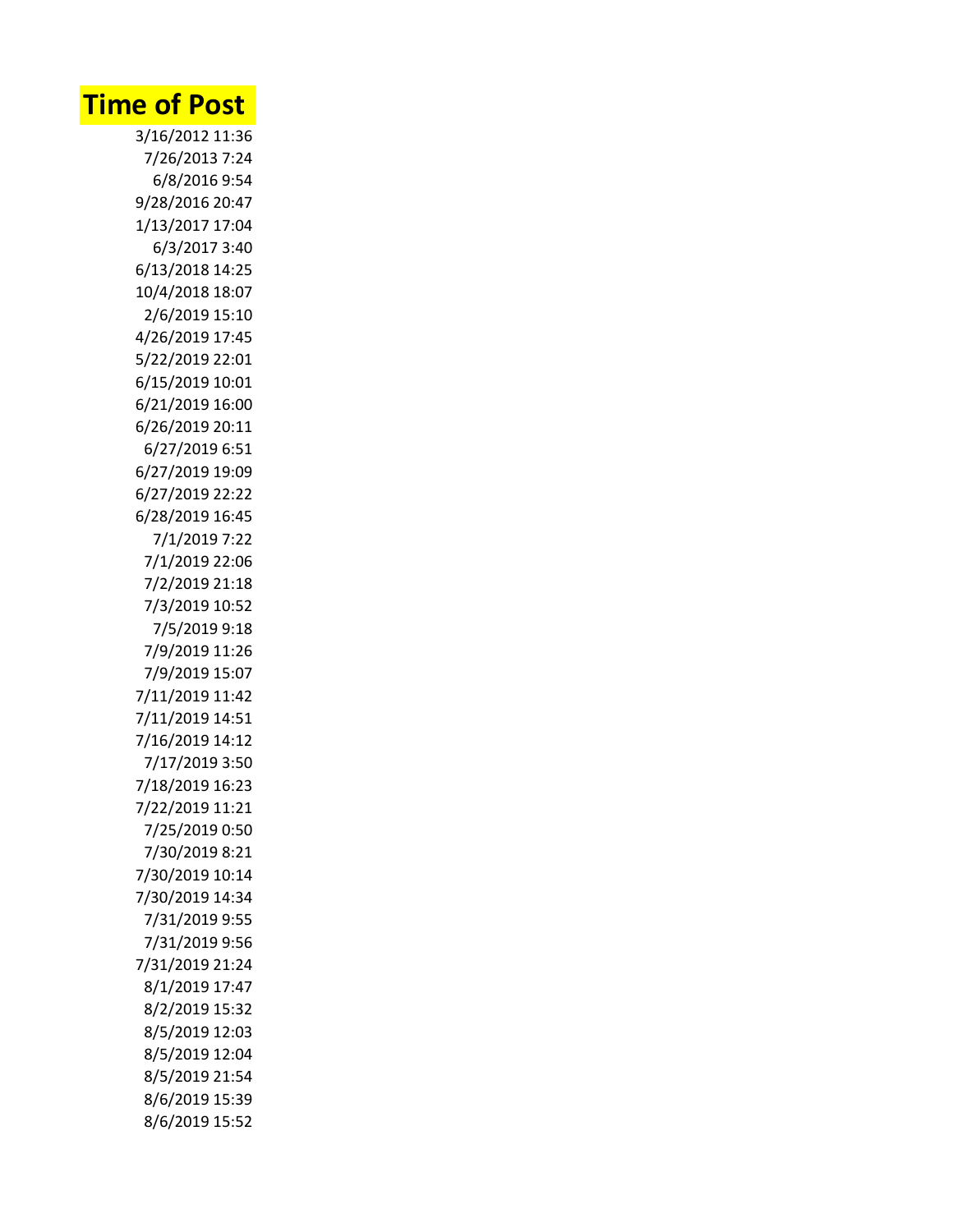| 8/6/2019 21:33   |
|------------------|
| 8/6/2019 21:41   |
| 8/7/2019 19:06   |
| 8/7/2019 21:27   |
| 8/8/2019 15:27   |
| 8/8/2019 18:11   |
| 8/13/2019 9:44   |
| 8/13/2019 11:31  |
| 8/14/2019 15:12  |
| 8/17/2019 13:04  |
| 8/22/2019 14:44  |
| 9/4/2019 17:53   |
| 9/11/2019 19:04  |
| 9/12/2019 13:11  |
| 9/12/2019 15:59  |
| 9/13/2019 15:59  |
|                  |
| 9/13/2019 16:59  |
| 9/16/2019 13:09  |
| 9/16/2019 16:10  |
| 9/23/2019 11:22  |
| 9/23/2019 15:09  |
| 9/25/2019 0:42   |
| 9/25/2019 14:42  |
| 10/7/2019 11:24  |
| 10/7/2019 15:44  |
| 10/9/2019 12:07  |
| 10/14/2019 11:35 |
| 10/15/2019 16:06 |
| 10/16/2019 10:13 |
| 10/18/2019 17:11 |
| 10/18/2019 23:49 |
| 10/24/2019 15:19 |
| 10/24/2019 23:26 |
| 10/25/2019 13:51 |
| 10/30/2019 15:08 |
| 10/31/2019 9:18  |
| 11/10/2019 23:34 |
|                  |
| 11/13/2019 18:38 |
| 11/14/2019 10:26 |
| 11/14/2019 11:59 |
| 11/16/2019 21:33 |
| 11/17/2019 20:12 |
| 11/20/2019 15:08 |
| 11/25/2019 12:19 |
| 11/26/2019 9:35  |
| 11/27/2019 4:45  |
| 12/9/2019 5:55   |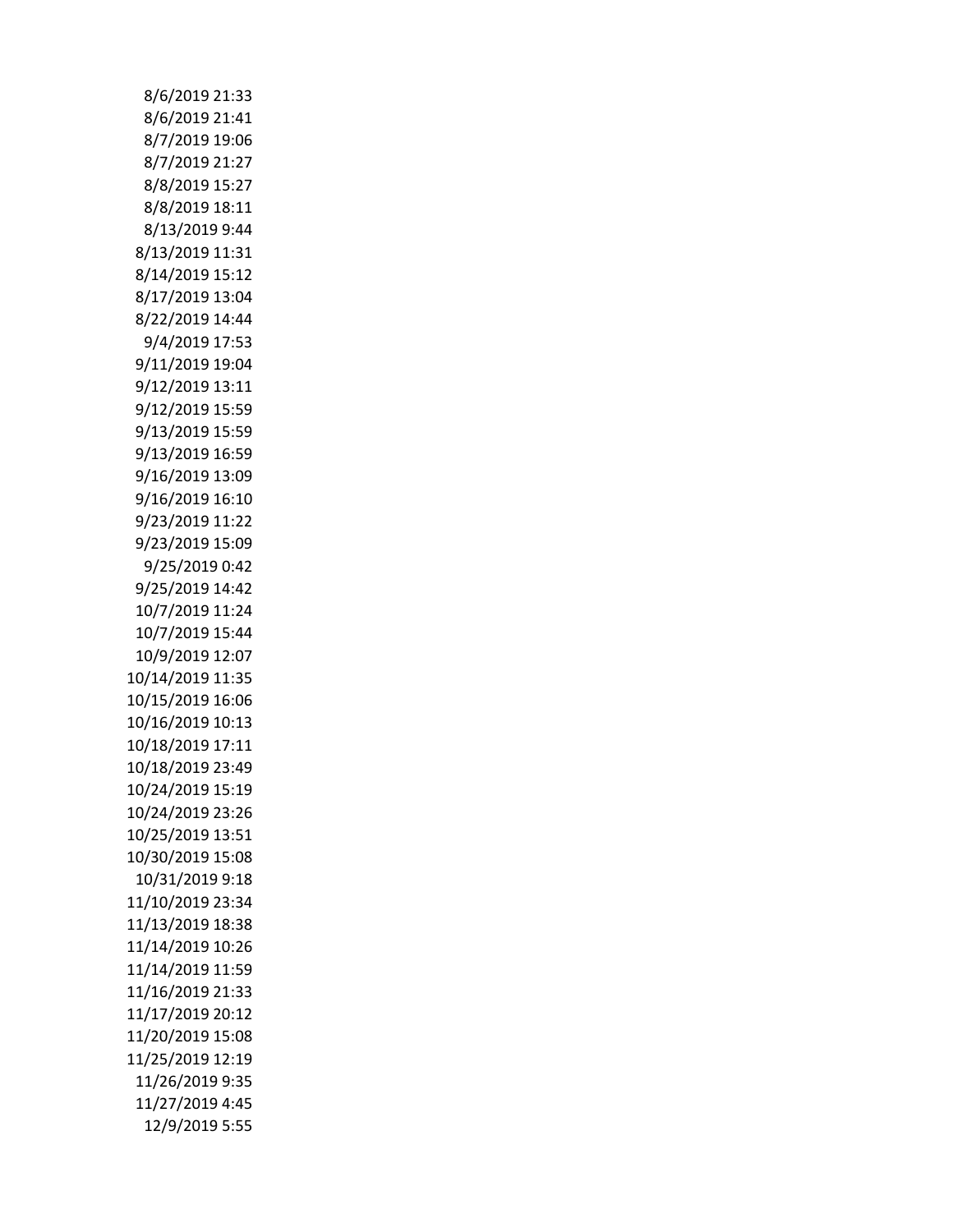| 12/9/2019 16:09 |
|-----------------|
| 12/9/2019 16:26 |
| 12/18/2019 7:37 |
| 12/24/2019 7:33 |
| 1/3/2020 18:15  |
| 1/7/2020 18:06  |
| 1/10/2020 15:35 |
| 1/20/2020 19:18 |
| 1/21/2020 9:59  |
| 1/21/2020 22:02 |
| 1/23/2020 8:55  |
| 1/24/2020 20:20 |
| 1/25/2020 17:58 |
| 1/28/2020 15:51 |
| 1/28/2020 20:08 |
| 1/30/2020 13:45 |
| 1/30/2020 15:34 |
| 2/4/2020 0:57   |
| 2/10/2020 14:25 |
| 2/10/2020 19:23 |
| 2/11/2020 13:41 |
| 2/13/2020 9:28  |
| 2/14/2020 9:37  |
| 2/17/2020 20:18 |
| 2/17/2020 23:39 |
| 2/19/2020 21:52 |
| 2/20/2020 4:24  |
| 2/20/2020 16:56 |
| 2/20/2020 19:27 |
| 2/25/2020 12:26 |
| 2/25/2020 13:38 |
| 2/25/2020 18:54 |
| 2/26/2020 11:32 |
|                 |
| 2/27/2020 17:05 |
| 3/4/2020 15:58  |
| 3/9/2020 14:10  |
| 3/10/2020 11:48 |
| 3/13/2020 14:32 |
| 3/16/2020 6:00  |
| 3/20/2020 13:46 |
| 3/21/2020 19:43 |
| 3/24/2020 2:25  |
| 4/3/2020 15:28  |
| 4/7/2020 16:51  |
| 4/10/2020 18:21 |
| 4/11/2020 21:16 |
| 4/14/2020 16:05 |